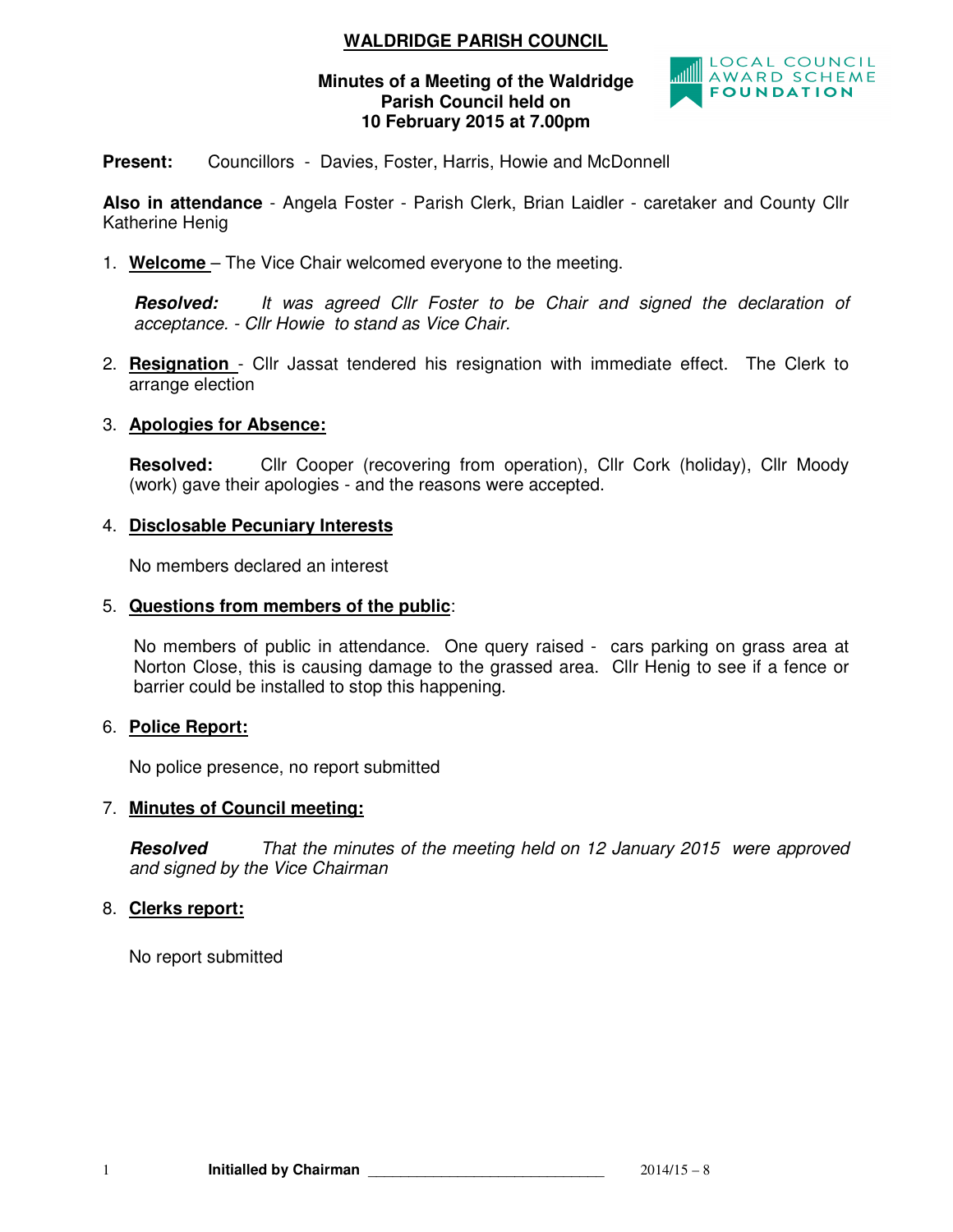## 9. **Parish Matters and on-going items**

#### a) **Planning applications received**

## **To consider any planning applications received after the agenda was published.**

DM/15/00044/FPA 33 Meadow Drive Chester-le-Street DH2 2XA Demolition of existing conservatory, erection of single and two storey extensions to the rear, replacement porch to the front, and part conversion of existing garage.

#### **Resolved:** *To recommend approval*

- b) **To consider any planning applications received after the agenda was published.** 
	- None received
- c) **County Councillors report** Cllr Henig submitted her report covering:

**Traffic management** - Speed limits / Parking in Waldridge Village / Street lighting **Other issues** - CCTV / Birch View playground / Waldridge old club / Community resilience

#### **Resolved** *- Report noted*

d) **Street lighting -** Recent correspondence regarding the removal of street lights on Waldridge Road was discussed. This was also covered in County Council report

**Resolved:** *A letter to be sent to DCC to object, a flyer to be delivered to residents explaining the proposal, as no consultation has taken place from DCC.*

e) **Fly tipping camera** - Further information received. This was also covered in County Council report

**Resolved***: Cllr Henig has funded one camera which will always be in the Parish, the members agreed not to purchase one at this time.* 

- f) **Parking problems in the village –** Cllr Henig to hold site meeting and report back
- g) **Litter picks** Paperwork received from big spring clean to follow on litter pick

**Resolved:** *Agreed to follow their guidelines* 

h) **Fitness equipment monthly inspections –** The equipment has been inspected. No more damage has occurred recently.

**Resolved:** *Report noted* 

- i) **Action plan** This to be re-circulated to members for discussion next meeting.
- j) **Goal posts** Further costs received, the company who supplied the village posts are £316.15 plus delivery and vat. significantly cheaper than other quotes. Have asked DCC if they could fit and carry out inspection, awaiting costs.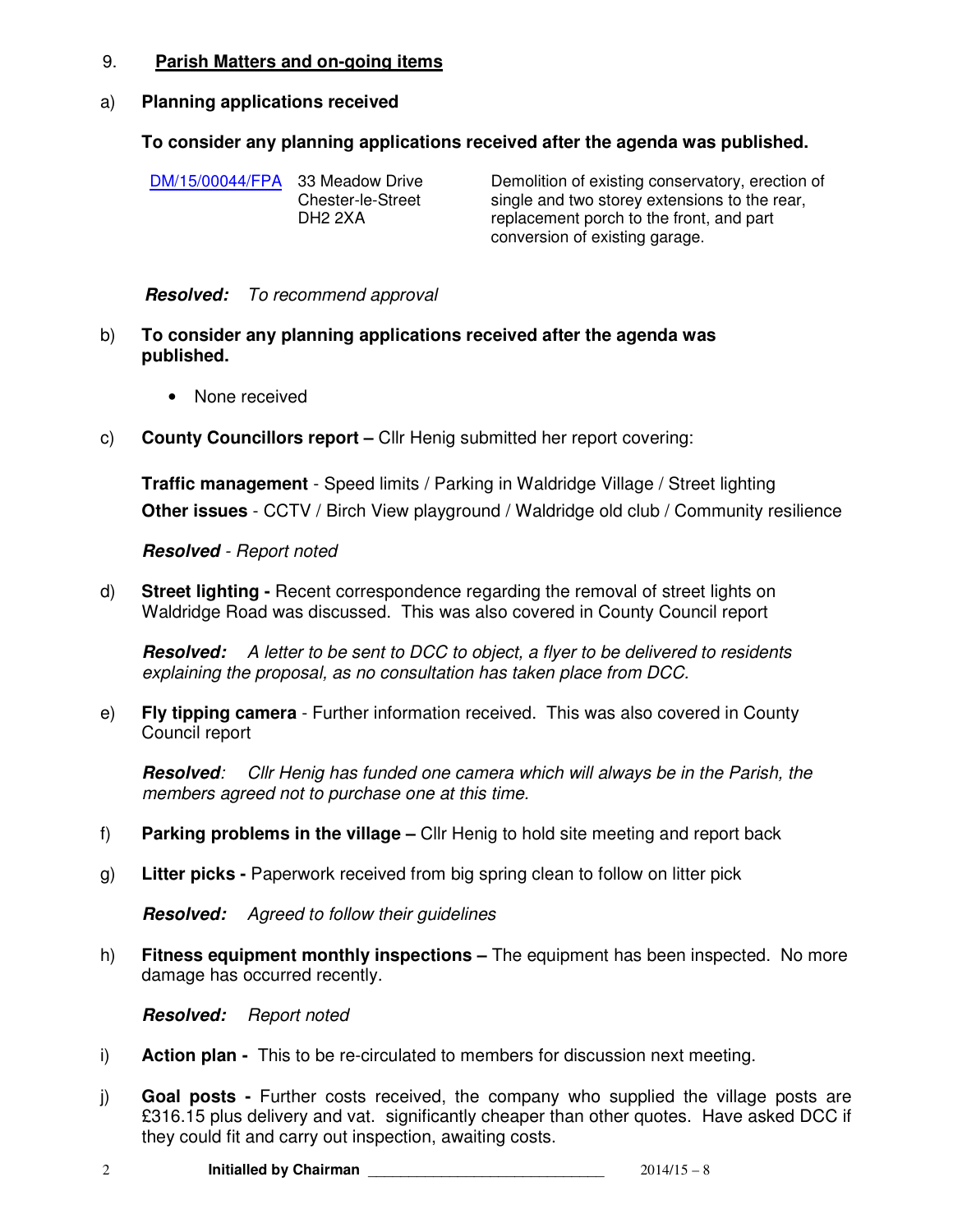**Resolved:** *It was agreed to purchase from Edwards. It was agreed DCC to install and carry out inspection. The Clerk to use delegated powers to arrange installation when costs received, if reasonable price.* 

k) **Basketball / netball hoop -** A resident has requested a hoop be placed on the green.

**Resolved:** *It was agreed to install football posts first, and assess if any damage caused, then look at installing hoops later.*

- l) **Scarecrow trail -** Not to hold at the present time.
- m) **Easter event** This was discussed

Resolved: It was agreed not to hold the event this year. To give cream eggs out at the litter pick, the Clerk to purchase.

n) **Timetable of events** – CDALC forthcoming events (if any)

*No training available at present* 

## o) **Correspondence received**

- Open up room for elections on 7 May Cllr McDonnell agreed
- p) **Correspondence received after agenda published** (to note only)
	- Nothing received
- q) **Waldridge in Bloom working group update** 
	- No update
- r) **Internal Audit update** The recommendations that were given last year by Shaun Lowery have all been carried out

**Resolved:** *The Clerk to contact Shaun and inform him everything is in place as recommended*

## z **AAP forum updates** –

- Nothing to report
- s) **Urgent issues for noting** (Clerk to use delegated powers if necessary) **and any items Councillors wish to agenda for next meeting**

## 10. **Financial Matters**

| (a) | <b>Payments</b> |                                                         |
|-----|-----------------|---------------------------------------------------------|
|     |                 | <b>Resolved:</b> That the following payments be agreed: |